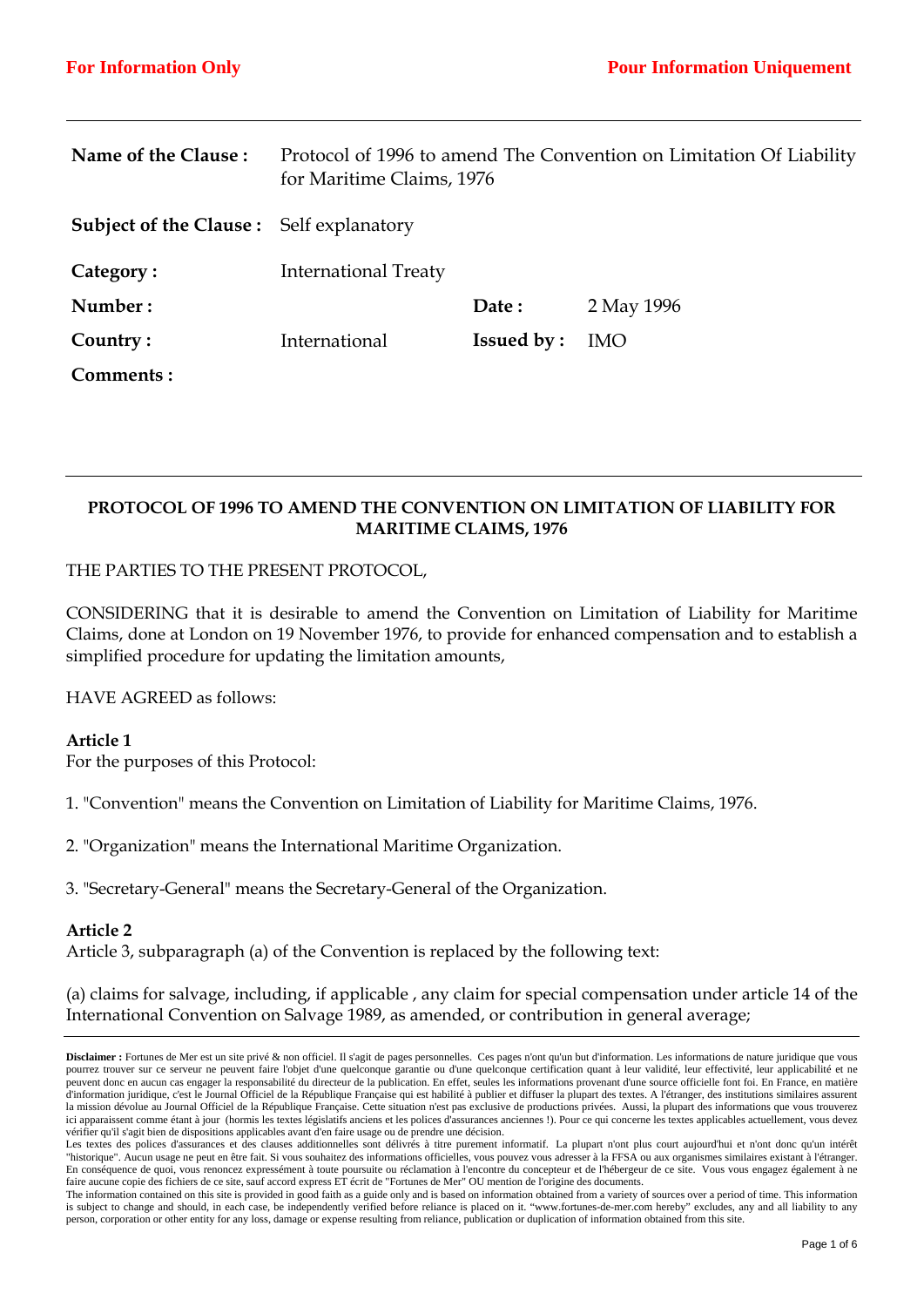# **Article 3**

Article 6, paragraph 1 of the Convention is replaced by the following text:

1. The limits of liability for claims other than those mentioned in article 7, arising on any distinct occasion, shall be calculated as follows:

(a) in respect of claims for loss of life or personal injury,

(i) 2 million Units of Account for a ship with a tonnage not exceeding 2,000 tons,

(ii) for a ship with a tonnage in excess thereof, the following amount in addition to that mentioned in (i):

for each ton from 2,001 to 30,000 tons, 800 Units of Account; for each ton from 30,001 to 70,000 tons, 600 Units of Account; and

for each ton in excess of 70,000 tons, 400 Units of Account,

(b) in respect of any other claims,

(i) 1 million Units of Account for a ship with a tonnage not exceeding 2,000 tons,

(ii) for a ship with a tonnage in excess thereof, the following amount in addition to that mentioned in (i):

for each ton from 2,001 to 30,000 tons, 400 Units of Account; for each ton from 30,001 to 70,000 tons, 300 Units of Account; and

for each ton in excess of 70,000 tons, 200 Units of Account.

# **Article 4**

Article 7, paragraph 1 of the Convention is replaced by the following text:

In respect of claims arising on any distinct occasion for loss of life or personal injury to passengers of a ship, the limit of liability of the shipowner thereof shall be an amount of 175,000 Units of Account multiplied by the number of passengers which the ship is authorized to carry according to the ship's certificate.

# **Article 5**

Article 8, paragraph 2 of the Convention is replaced by the following text:

2. Nevertheless, those States which are not members of the International Monetary Fund and whose law does not permit the application of the provisions of paragraph 1 may, at the time of signature without reservation as to ratification, acceptance or approval or at the time of ratification, acceptance, approval or accession or at any time thereafter, declare that the limits of liability provided for in this Convention to be applied in their territories shall be fixed as follows:

(a) in respect of article 6, paragraph 1 (a), at an amount of

(i) 30 million monetary units for a ship with a tonnage not exceeding 2,000 tons;

(ii) for a ship with a tonnage in excess thereof, the following amount in addition to that mentioned in (i):

for each ton from 2,001 to 30,000 tons, 12,000 monetary units; for each ton from 30,001 to 70,000 tons, 9,000 monetary units; and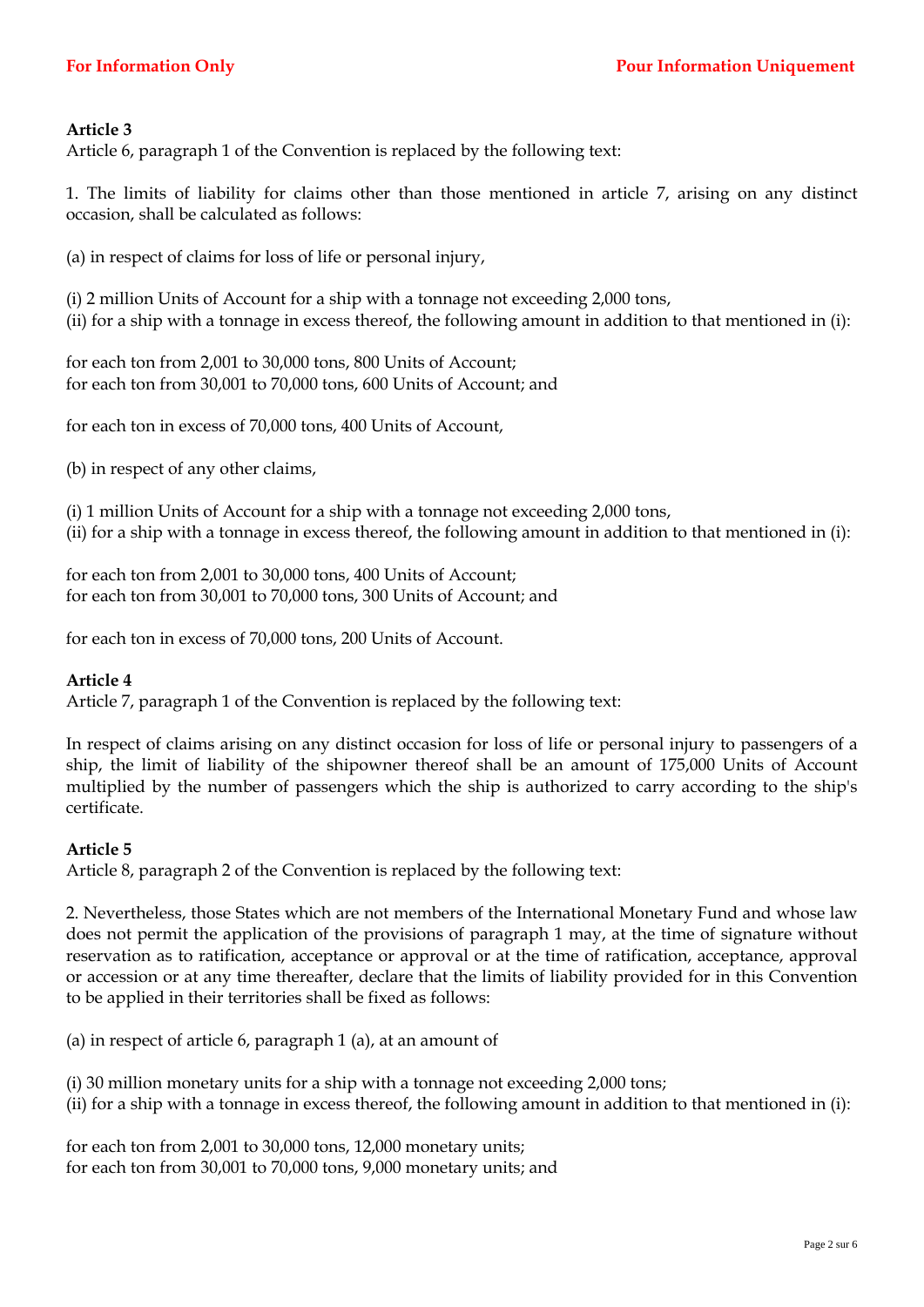for each ton in excess of 70,000 tons, 6,000 monetary units; and

(b) in respect of article 6, paragraph I (b), at an amount of:

(i) 15 million monetary units for a ship with a tonnage not exceeding 2,000 tons;

(ii) for a ship with a tonnage in excess thereof, the following amount in addition to that mentioned in (i):

for each ton from 2,001 to 30,000 tons, 6,000 monetary units; for each ton from 30,001 to 70,000 tons, 4,500 monetary units; and

for each ton in excess of 70,000 tons, 3,000 monetary units; and

(c) in respect of article 7, paragraph 1, at an amount of 2,625,000 monetary units multiplied by the number of passengers which the ship is authorized to carry according to its certificate.

Paragraphs 2 and 3 of article 6 apply correspondingly to subparagraphs (a) and (b) of this paragraph.

## **Article 6**

The following text is added as paragraph 3bis in article 15 of the Convention:

3bis Notwithstanding the limit of liability prescribed in paragraph 1 of article 7, a State Party may regulate by specific provisions of national law the system of liability to be applied to claims for loss of life or personal injury to passengers of a ship, provided that the limit of liability is not lower than that prescribed in paragraph I of article 7. A State Party which makes use of the option provided for in this paragraph shall inform the Secretary-General of the limits of liability adopted or of the fact that there are none.

### **Article 7**

Article 18, paragraph 1 of the Convention is replaced by the following text:

1. Any State may, at the time of signature, ratification, acceptance, approval or accession, or at any time thereafter, reserve the right:

(a) to exclude the application of article 2, paragraphs  $l(d)$  and  $(e)$ ;

(b) to exclude claims for damage within the meaning of the International Convention on Liability and Compensation for Damage in Connection with the Carriage of Hazardous and Noxious Substances by Sea, 1996 or of any amendment or protocol thereto.

No other reservations shall be admissible to the substantive provisions of this Convention.

### **Article 8 Amendment of limits**

1. Upon the request of at least one half, but in no case less than six, of the States Parties to this Protocol, any proposal to amend the limits specified in article 6, paragraph 1, article 7, paragraph I and article 8, paragraph 2 of the Convention as amended by this Protocol shall be circulated by the Secretary-General to all Members of the Organization and to all Contracting States.

2. Any amendment proposed and circulated as above shall be submitted to the Legal Committee of the Organization (the Legal Committee) for consideration at a date at least six months after the date of its circulation.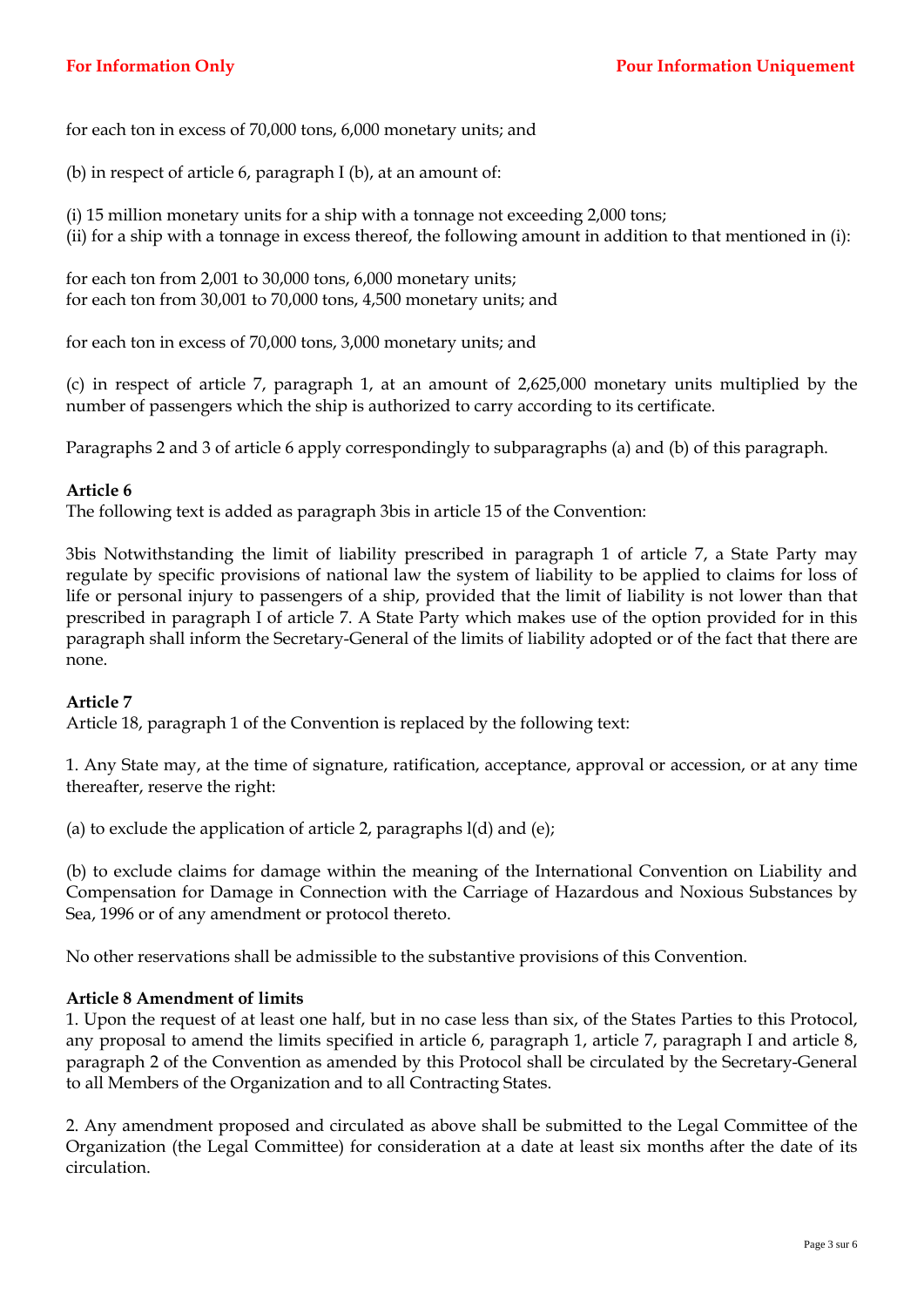3. All Contracting States to the Convention as amended by this Protocol, whether or not Members of the Organization, shall be entitled to participate in the proceedings of the Legal Committee for the consideration and adoption of amendments.

4. Amendments shall be adopted by a two-thirds majority of the Contracting States to the Convention as amended by this Protocol present and voting in the Legal Committee expanded as provided for in paragraph 3, on condition that at least one half of the Contracting States to the Convention as amended by this Protocol shall be present at the time of voting.

5. When acting on a proposal to amend the limits, the Legal Committee shall take into account the experience of incidents and, in particular, the amount of damage resulting therefrom, changes in the monetary values and the effect of the proposed amendment on the cost of insurance.

6.

(a) No amendment of the limits under this article may be considered less than five years from the date on which this Protocol was opened for signature nor less than five years from the date of entry into force of a previous amendment under this article.

(b) No limit may be increased so as to exceed an amount which corresponds to the limit laid down in the Convention as amended by this Protocol increased by six per cent per year calculated on a compound basis from the date on which this Protocol was opened for signature.

(c) No limit may be increased so as to exceed an amount which corresponds to the limit laid down in the Convention as amended by this Protocol multiplied by three.

7. Any amendment adopted in accordance with paragraph 4 shall be notified by the Organization to all Contracting States. The amendment shall be deemed to have been accepted at the end of a period of eighteen months after the date of notification, unless within that period not less than one-fourth of the States that were Contracting States at the time of the adoption of the amendment have communicated to the Secretary-General that they do not accept the amendment, in which case the amendment is rejected and shall have no effect.

8. An amendment deemed to have been accepted in accordance with paragraph 7 shall enter into force eighteen months after its acceptance.

9. All Contracting States shall be bound by the amendment, unless they denounce this Protocol in accordance with paragraphs I and 2 of article 12 at least six months before the amendment enters into force. Such denunciation shall take effect when the amendment enters into force.

10. When an amendment has been adopted but the eighteen-month period for its acceptance has not yet expired, a State which becomes a Contracting State during that period shall be bound by the amendment if it enters into force. A State which becomes a Contracting State after that period shall be bound by an amendment which has been accepted in accordance with paragraph 7. In the cases referred to in this paragraph, a State becomes bound by an amendment when that amendment enters into force, or when this Protocol enters into force for that State, if later.

# **Article 9**

1. The Convention and this Protocol shall, as between the Parties to this Protocol, be read and interpreted together as one single instrument.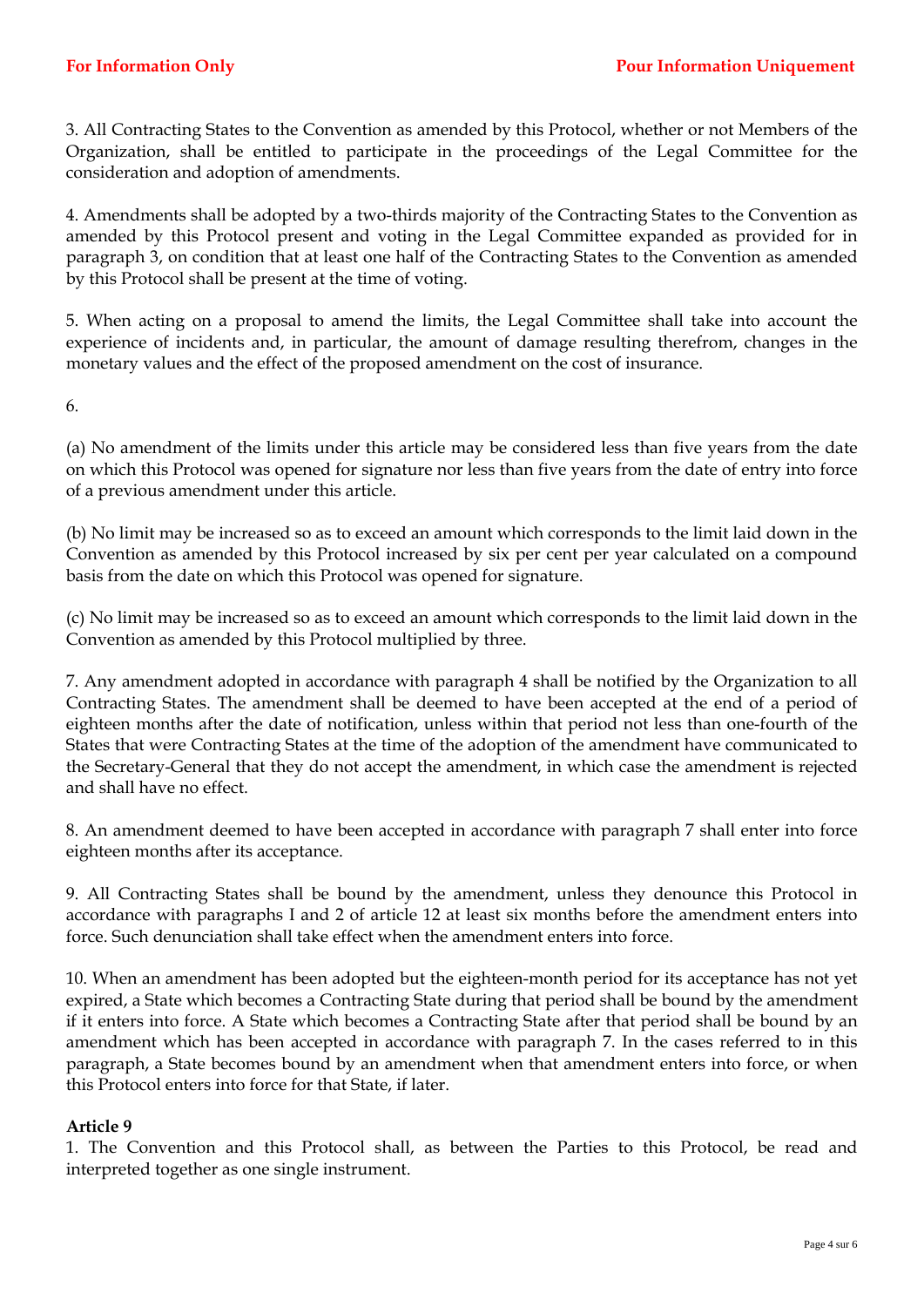2. A State which is Party to this Protocol but not a Party to the Convention shall be bound by the provisions of the Convention as amended by this Protocol in relation to other States Parties hereto, but shall not be bound by the provisions of the Convention in relation to States Parties only to the Convention.

3. The Convention as amended by this Protocol shall apply only to claims arising out of occurrences which take place after the entry into force for each State of this Protocol.

4. Nothing in this Protocol shall affect the obligations of a State which is a Party both to the Convention and to this Protocol with respect to a State which is a Party to the Convention but not a Party to this Protocol.

# **FINAL CLAUSES**

## **Article 10 Signature, ratification, acceptance, approval and accession**

1. This Protocol shall be open for signature at the Headquarters of the Organization from l October 1996 to 30 September 1997 by all States.

Any State may express its consent to be bound by this Protocol by:

(a) signature without reservation as to ratification, acceptance or approval; or

 (b) signature subject to ratification, acceptance or approval followed by ratification, acceptance or approval; or

(c) accession.

3. Ratification, acceptance, approval or accession shall be effected by the deposit of an instrument to that effect with the Secretary-General.

4. Any instrument of ratification, acceptance, approval or accession deposited after the entry into force of an amendment to the Convention as amended by this Protocol shall be deemed to apply to the Convention so amended, as modified by such amendment.

### **Article 11 Entry into force**

1. This Protocol shall enter into force ninety days following the date on which ten States have expressed their consent to be bound by it.

2. For any State which expresses its consent to be bound by this Protocol after the conditions in paragraph I for entry into force have been met, this Protocol shall enter into force ninety days following the date of expression of such consent.

### **Article 12 Denunciation**

1. This Protocol may be denounced by any State Party at any time after the date on which it enters into force for that State Party.

2. Denunciation shall be effected by the deposit of an instrument of denunciation with the Secretary-General.